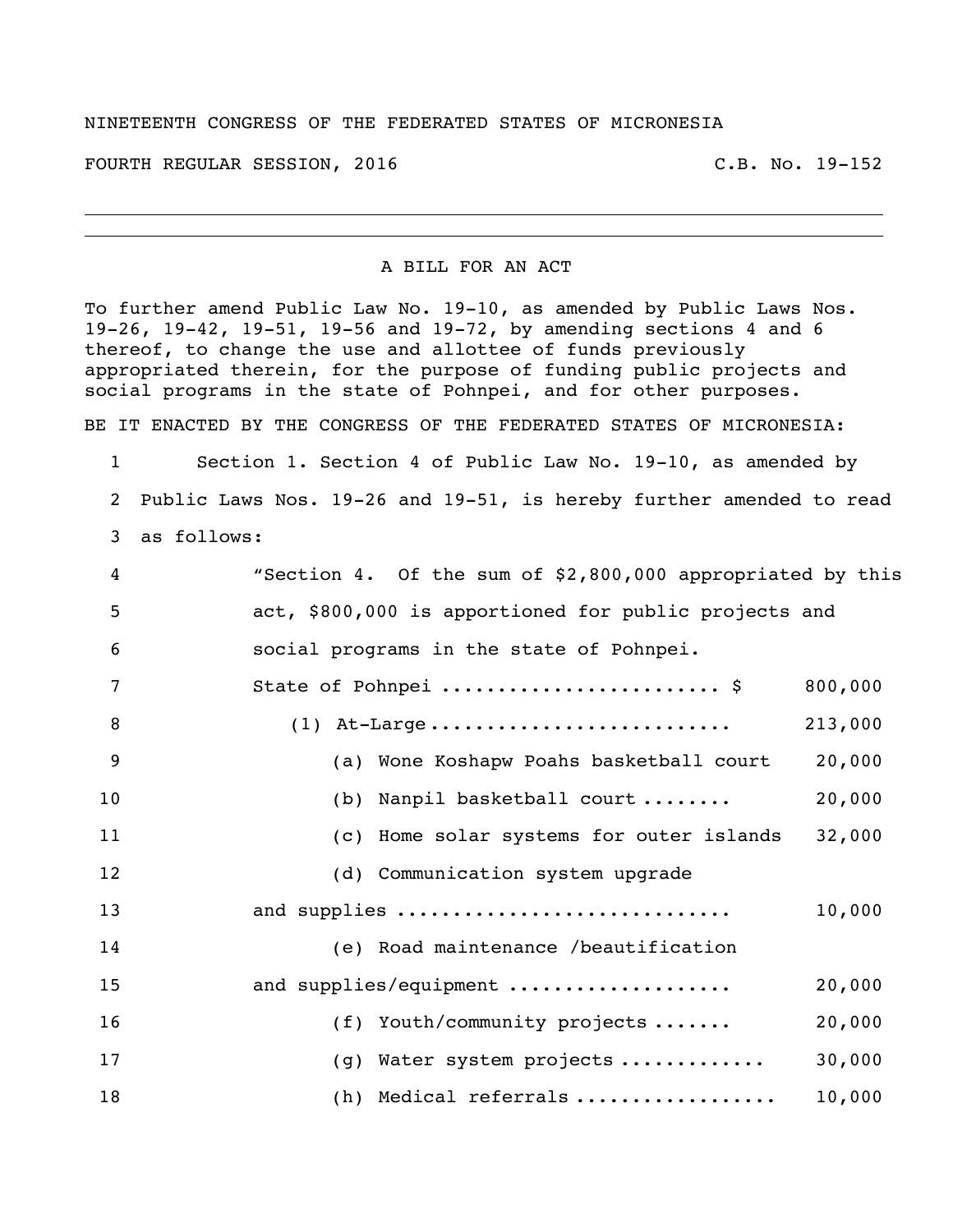| $\mathbf{1}$ | (i) State/Municipal travel needs $\ldots$ , \$ | 5,000   |
|--------------|------------------------------------------------|---------|
| 2            | Tropical Storm recovery and relief<br>(i)      |         |
| 3            | effort for Mokil and Pingelap                  | 20,000  |
| 4            | (k) Delegation Office vehicle purchase         | 26,000  |
| 5            | (2) Election District No. 1                    | 215,000 |
| 6            | (a) Kolonia Public Market                      |         |
| 7            | improvement  [45,000]                          | 16,815  |
| 8            | (b) Basketball court's                         |         |
| 9            | improvement/lightings                          | 20,000  |
| 10           | (c) Pohnpei Fishing Club                       |         |
| 11           | (boat launching improvement-Dekehtik area)     | 10,000  |
| 12           | (d) Beautification/clean up projects           | 15,000  |
| 13           | Roads improvement<br>(e)                       | 110,000 |
| 14           | Vehicle purchase<br>(f)                        | 15,000  |
| 15           | Pohnpei softball field roofing<br>(g)          | 18,185  |
| 16           | (h) Roie community transportation need         | 10,000  |
| 17           | (3) Election District No. 2                    | 200,000 |
| 18           | (a) Salapwuk school road paving                | 40,000  |
| 19           | (b) Tomworohi, Madolenihmw road upgrade        | 10,000  |
| 20           | (c) Reimbursement obligation to                |         |
| 21           | State of Pohnpei                               | 12,125  |
| 22           | (d) Pahndopw road paving                       | 25,000  |
| 23           | (e) Pwoaipwoai (Pohnuhs) road upgrade          | 10,000  |
| 24           | (f) Lukop/Metipw water                         |         |
| 25           | system extension                               | 20,000  |
|              |                                                |         |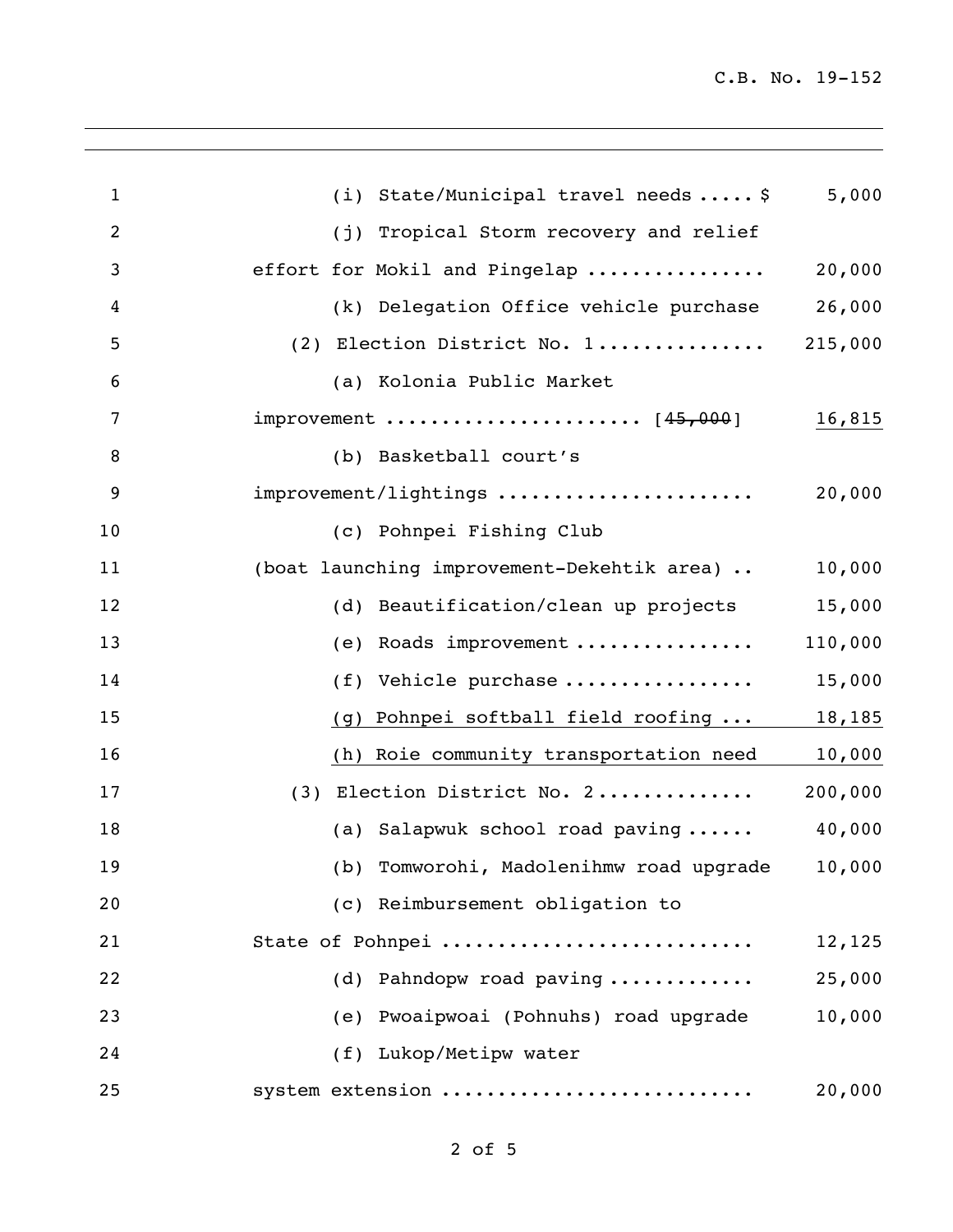| 1  |                                                               | (g) Nanpahlap, Madolenihmw                               |         |
|----|---------------------------------------------------------------|----------------------------------------------------------|---------|
| 2  |                                                               | road maintenance  \$                                     | 10,000  |
| 3  |                                                               | (h) Rohi water system (boundary) upgrade                 | 10,000  |
| 4  |                                                               | (i) Upper PATS (Madolenihmw) road upgrade                | 10,000  |
| 5  | (j)                                                           | Student's finance assistance                             | 5,000   |
| 6  |                                                               | (k) Administrative costs                                 |         |
| 7  |                                                               | (Election District No. 2)                                | 7,875   |
| 8  |                                                               | $(1)$ Coral materials purchase                           | 10,000  |
| 9  |                                                               | (m) PVC pipes/water catchment                            | 10,000  |
| 10 |                                                               | (n) High School lunch supplemental                       |         |
| 11 |                                                               | for Madolenihmw High School/Nanpei                       |         |
| 12 |                                                               | Memorial High School                                     | 20,000  |
| 13 |                                                               | (4) Election District No. 3                              | 172,000 |
| 14 |                                                               | (a) Roads improvement  172,000"                          |         |
| 15 |                                                               | Section 2. Section 6 of Public Law No. 19-10, as amended |         |
| 16 | by Public Laws Nos. 19-26, 19-42 and 19-51, is hereby further |                                                          |         |
| 17 | amended to read as follows:                                   |                                                          |         |
| 18 |                                                               | "Section 6. Allotment and management of funds and        |         |
| 19 |                                                               | lapse date. All funds appropriated by this act shall     |         |
| 20 |                                                               | be allotted, managed, administered and accounted for     |         |
| 21 |                                                               | in accordance with applicable laws, including, but not   |         |
| 22 |                                                               | limited to, the Financial Management Act of 1979.        | The     |
| 23 |                                                               | allottee shall be responsible for ensuring that these    |         |
| 24 |                                                               | funds, or so much thereof as may be necessary, are       |         |
| 25 |                                                               | used solely for the purpose specified in this act, and   |         |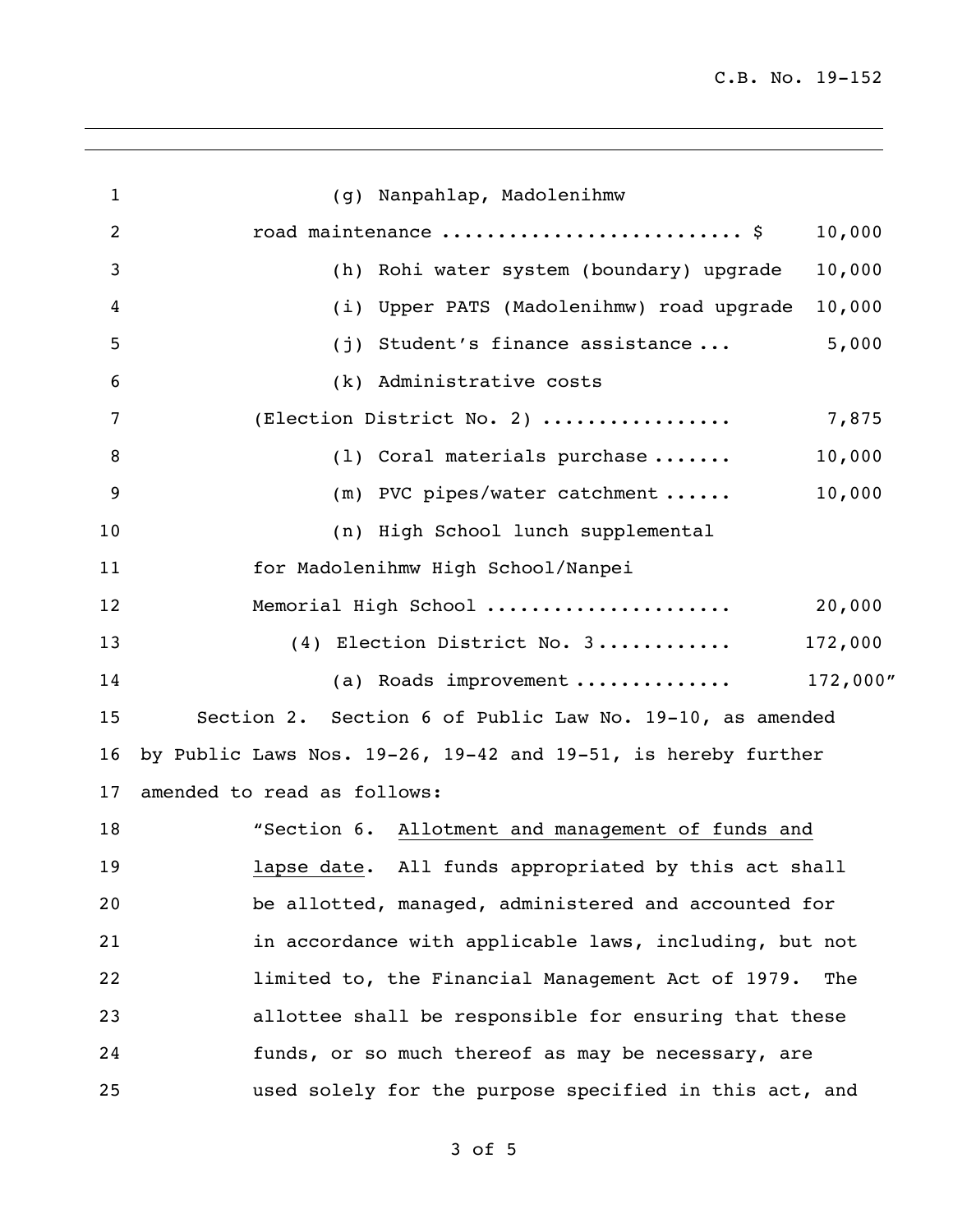C.B. No. 19-152

1 that no obligations are incurred in excess of the sum appropriated. The allottee of the funds appropriated under section 2 of this act shall be the Governor of Yap State; PROVIDED THAT, the allottee of funds appropriated under subsection 2(h) of this act shall be the President of COM-FSM. The allottee of funds appropriated under sections 3 and 4 of this act shall be the President of the Federated States of Micronesia or his designee; PROVIDED THAT, the allottee of funds 10 appropriated under subsections 3(a), (b), (c), (d), (e), (f), (g), (h), 9(i), (j) and (k) of this act shall be the Mayor of Lelu Town Government; the allottee of funds appropriated under subsections 4(2)(g) and 4(2)(h) shall be the Secretary of the Department of Transportation, Communications and Infrastructure; the allottee of funds appropriated under subsections 4(3)(a) and 4(3)(b) of this act 18 shall be the Pohnpei Transportation Authority; and the allottee of funds appropriated under subsections  $4(3)(f)$  and  $4(3)(h)$  of this act shall be the Pohnpei Utility Corporation. The allottee of funds appropriated under subsections 5(1), 5(3) and 5(6) of this act shall be the Governor of Chuuk State or his designee. The allottee of funds appropriated under subsection 5(2) of this act shall be the Mortlock

of 5